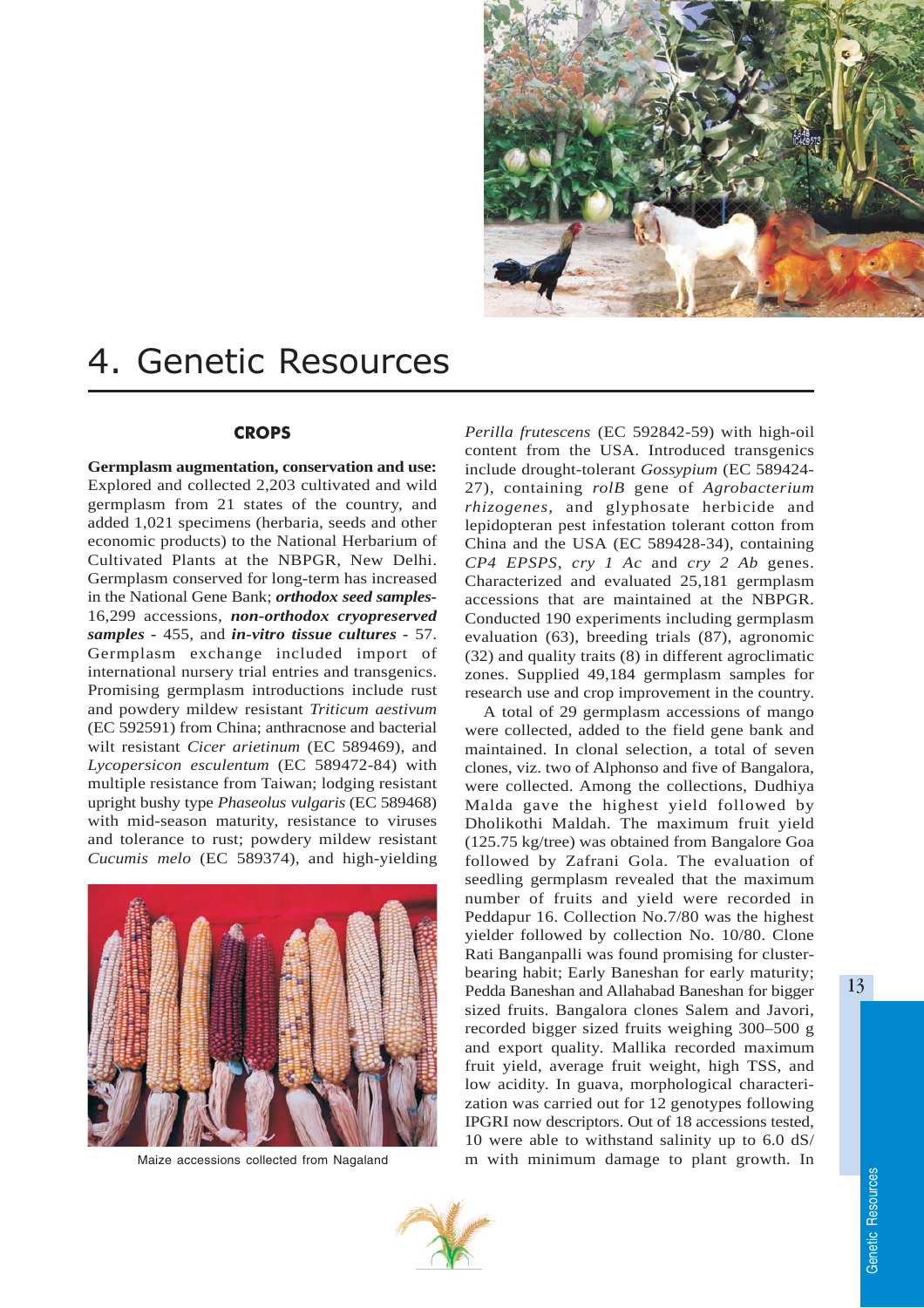#### Monitoring Global Plan of Action (GPA)

The FAO-funded Project Establishment of Information Sharing Mechanisms for Monitoring the Implementation of GPA has yielded two publications, including Indian experience of National Information Sharing Mechanisms (NISM). This experience of a large and elaborate National Agricultural Research System (NARS) has set exemplary tone for developing NISM by other countries.

banana, eight accessions were added in field gene bank. RAPD analysis corroborated genetic variability discovered by isozyme analysis between *Fusarium* wilt resistant Silk banana cultivar and Martman and other susceptible members of the group. Manjeri Nendran-II banana continued to be superior for yield and tolerance to Sigatoka leaf spot. Among the already identified Kanthali clones at Mohanpur, clone-I and clone-II have been observed to be more potential.

The citrus genetic resources are being maintained and evaluated for a set of descriptors at different centres. A total of 19 accessions were added to citrus germplasam collection. Acid lime selections, viz. RHR-L 122 and RHR-L 124, confirmed their superiority for yield, summer cropping and tolerance to canker. Kagzi lime clone, PDKV lime, was found promising for yield and has been released. Mandarin orange selection 5 outyielded at Akola, while Khasi mandarin selection CRS 4 consistently recorded high yield at Tinsukia. In litchi, 52 accessions were maintained in the field gene bank. Longan (*Dimocarpus longan*), a related species of litchi, maturing in August, was found to be promising. In sapota, seven accessions were added to the germplasm collection. In pomegranate, 119 germplasm accessions were collected. Four accessions of jackfruit were added to the genetic resources. The jackfruit accession NJ 1 was found superior for growth parameters.

In arid zone fruits, a total of 311 genotypes/ strains of *Ziziphus*, 154 of pomegranate, 48 of date palm, 50 of aonla, 18 of bael, 65 of *Cordia*, 9 of *khejri* and 2 of mulberry collected from different parts of the country were maintained in the national germplasm repository. At Godhra, 1,882 germplasm/strains of different arid fruits and vegetable crops were maintained.

In vegetable crops, a total of 6,000 germplasm accessions have been maintained. This includes 1,200 in tomato, 600 in brinjal, 307 in chilli and sweet pepper, 760 in okra, 95 in cauliflower, 425 in pea, 181 in cowpea, 115 in dolichos, 275 in French bean and 2,042 in cucurbits. During the reported period, 2,000 germplasm lines in different vegetables were collected. The promising lines

identified for different traits were F7028 for high lycopene, F6061 for high carotenoid, H 88-78-4 for resistance to TyLCV in tomato; SA 90 for high carotenoid in pumpkin; VR 315 for resistance to YVMV in okra and BS 35 for resistance to leaf curl virus in chilli. A total of 4,350 accessions of different tuber crops have been collected and being maintained.

**Plant quarantine:** Out of 30,739 exotic germplasm processed for quarantine clearance, 17.71% were found infested/infected with insects and mites, nematodes, fungi, bacteria or viruses; 96.64% of the infected/infested accessions have been salvaged. Important interceptions include **insects**- *Bruchophagus roddi, Bruchus dentipes, B. lentis, B. rufimanus, Rhizopertha dominica, Sitophilus oryzae, S. zeamais, Sitotroga cereallela, Tribolium castaneum*; **mites** - *Oligonychus* sp.; **nematodes** - *Aphelenchoides besseyi, Helicotylenchus pseudorobustus*, *Pratylenchus penetrans* and *Xiphinema diversicaudatum*; **fungi and bacteria** - *Alternaria brassicae, A. helianthi, A. padwickii, Botrytis cinerea, Colletotrichum capsici, C. dematium, Cercospora kikuchii, Diplodia maydis, Drechslera maydis, D. oryzae, Fusarium moniliforme, F. oxysporum, F. solani, Peronospora manshurica, Pseudomonas syringae, Puccinia helianthi, Rhizoctonia solani, Sclerotium oryzae* and *Xanthomonas campestris* pv. *campestris*; **viruses** - Alfalfa mosaic virus, bean common mosaic virus, broad bean stain virus, cucumber mosaic virus, grape wine fan leaf virus, pea seed-borne mosaic virus and tomato black ring virus.

**DNA fingerprinting:** Okra species *Abelmoschus moschatus, A. ficulneus* and *A. esculentus* have been found closely related, and *A. tuberculatus,* a distant relative, when analysed by sequencing Internal Transcribed Spacers (*ITS-1, ITS-2*) from nrDNA and three intergenic spacers (*trnC-trnD, trnE-trnF* and *trnH-psbA*) from cpDNA.

**Genetic diversity analysis:** Forty-five rice landraces from Kerala and adjacent regions have been characterized using 25 STMS markers and



*Pongamia pinnata* (VNK-P 113), unique accession with high seeds/pod from Vizianagaram district, Andhra Pradesh

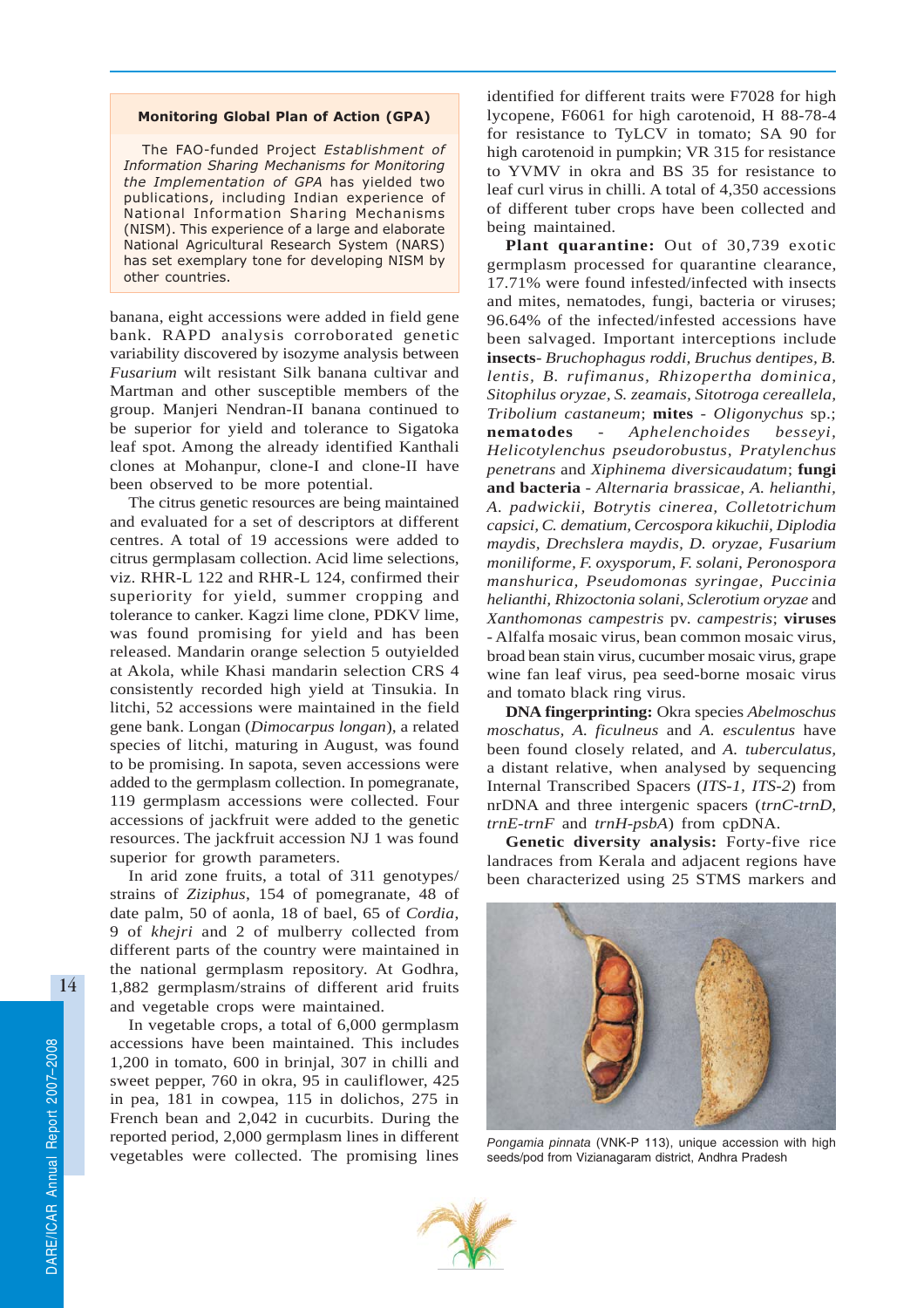#### Indigenous Bacillus thuringiensis strains isolated

Bacillus thuringiensis isolates (PDBC-BT1 and PDBC-BNG-BT1) have shown 100% mortality of Plutella xylostella and Helicoverpa armigera larvae. PDBC-BTI also gave 100% mortality of first instar larvae of Chilo partellus and Sesamia inferens.

clustered into groups based on the geographical locations. Seventeen of the 179 alleles detected (9.49%) were unique to specific landraces. The results indicate substantial exchange of pollen between populations, and moderate genetic differentiation among sub-populations.

# AGRICULTURALLY IMPORTANT MICROORGANISMS

**Germplasm augmentation, conservation and use:** Filamentous fungi, bacteria, actinomycetes and yeasts cultures 2,517 from soil, plants and insects have been isolated and maintained in the NBAIM repository. Gene sequences of partial ITS-1 region, complete 5.8S rDNA and partial ITS-2 region have been submitted to GenBank. Two species-specific primers and an oligo-nucleotide probe from conserved sequence of ITS region have been designed for identification of *Macrophomina phaseolina*. Growth of soil-borne pathogenic fungi *in vitro* could be suppressed using strains belonging to *Pseudomonas fluorescens, P.aeuriginosa, Bacillus subtilis, B. brevis, Fusarium oxysporum, Hypocrella discoidea, Metarrhizium anisopliae, Trichoderma harzianum, T. koningii* and *Verticillium lecanii*. Diagnostic probes have been developed for *Fusarium udum;* following a simple procedure based on the sequencing of only a small fragment of 16S rRNA for identification of *Bacillus* genus, and also for species-level identification.

Twenty different groups of *Bacillus* in Indo-Gangetic plains have been identified based on 16S rDNA-RFLP analysis. More than 200 isolates of actinomycetes have been isolated; six isolates belonging to *Streptomyces* species were good producers of protease. Temperature tolerant cellulase and xylanase producing bacteria have been identified which appeared promising for biomass degradation. And bacterial inoculants that can alleviate harmful effects of salinity and improve growth of wheat in salt-affected soil have been developed. These are capable of producing IAA and solublize phosphorus at a salt concentration of 8%.

## PESTS AND NATURAL ENEMIES

**Biosystematics:** Agriculturally Important Insect

Biodiversity (AIIB) was explored through field surveys in 27 states/union territories in 165 districts which led to maintenance of 319,877 insects and mites. Among the insects collected Hymenoptera, Coleoptera, Diptera, Hemiptera, Lepidoptera and Coleoptera were most abundant. More than 65 crops in their various stages of growth from sowing to post-harvesting stages were covered. Towards the objective of identification and morphological characterization, 14 different insects/mite groups were focussed upon and 15,830 species were studied. The detailed studies were focussed on 225 species of pests, and their defenders, namely parasitoids and predators. Nineteen diagnostic keys for identification of taxa at various levels, namely families, genera and species, have been developed, of which most significant are families of Lepidoptera and Hymenoptera, genera and species of leafhoppers, plant-hoppers and fruit flies. Detailed taxonomic studies have led to description of a new species of *Trichogrammatoidea*. The faunistics, diversity and taxonomy of different insect groups, viz. Hymenoptera, Hemiptera and Coleoptera have been published.

There was an epidemic of an invasive pest, gall wasp in eucalyptus that is used commercially for production of pulp and other raw materials for paper industry in different parts of India. This



Symptoms of damage of *Leptocybe invasa*



*Schistocerca gregaria;* with prosternal tubercle (*inset*)



15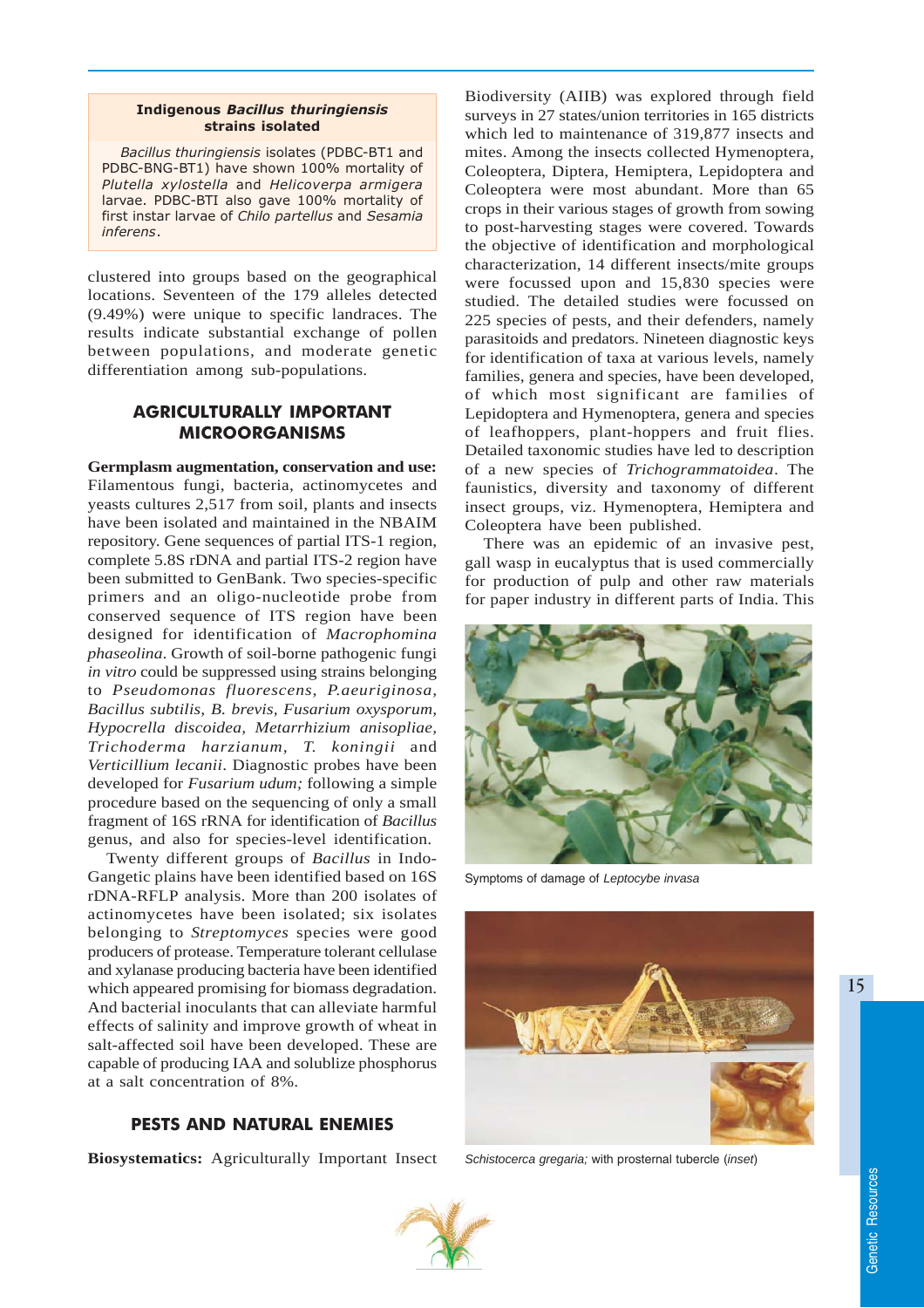invasive pest on eucalyptus nurseries and plantations in Andhra Pradesh, Karnataka and Tamil Nadu, Delhi, Uttar Pradesh, Haryana, Rajasthan and Madhya Pradesh has been identified as *Leptocybe invasa* (Eulophidae: Hymenoptera) details of its ecology and bionomics have been worked out. Due to the outbreak of desert locust, *Schistocerca gregaria* in six villages of Jalore district of western Rajasthan and adjoining localities in Gujarat during *kharif* 81 hectares and 129 farmers had been affected in villages Partappur, Paladsar, Luniasar, Barsam and Mekhpura in Sanchore tehsil and Vanse in Bilmal tehsil. The technical support provided by the project aided diagnostics of locust, paved way for clearing confusion regarding its similarity with migratory locust, *Locusta migratoria migratorioides,* which occurred in epidemic in Leh of Ladakh in Jammu and Kashmir in 2006–07.

**Molecular characterization of parasitoids and predators:** The ITS-2 region of DNA of *Trichogramma chilonis* (DQ 220703), *T. brassicae* (DQ314611), *T. mwanzai* (DQ381279), *T. evanescens* (DQ381280), *Trichogramma brasiliense* (DQ381281), *T. dendrolimi* (DQ344045), *T. embryophagum* (DQ344044), *T. japonicum* (DQ 471294) and *T. pretiosum* (DQ 525178) have been sequenced and deposited with Genbank.

**Rodent diversity**: In rice-rice-pulses cropping system in coastal Andhra Pradesh only *Bandicota bengalensis* (> 80%) and *Mus booduga* were found. In lower Brahmaputra zone in Asom, four species *B. bengalensis* (49%), *R. nitidus* (27%)*, R. sikkimensis* (17%) and *M. booduga* (7%) occurred*.* In Karnataka*, B. bengalensis, Millardia meltada, M. booduga* and *Tatera indica* were found in riceragi-soybean, sugarcane fields in varying proportions with predominance of lesser bandicoots. Seven species (3 rats, 1 gerbil and 3 mouse species) *Bandicota bengalensis, Tatera indica, Mus musculus, Golunda ellioti, M. meltada, M. booduga* and *Millardia platythrix* were reported in Punjab.



Year-wise abundance of different rodent species in crop fields in Punjab

In Asom*, Rattus rattus* (32%)*, B. bengalensis* (29%), *M. musculus* (21%), *R. sikkimensis* (4.5%) and *R. norvegicus* (12.8%) were reported inhabiting in urban stores and *R. rattus* (41%), *B. bengalensis* (25%), *M. musculus* (25%) and *R. sikkimensis* (9%) in rural storage*.* Commensalization of a field rodent *Tatera indica* was seen in grain mandis situated in outstations of Jodhpur town. In Punjab, similarly *Rattus rattus* was trapped from inside the stores and *Bandicota bengalensis* from outside in the vicinity of stores. Studies of recently introduced *Bandicota bengalensis* in Jodhpur revealed very heavy infestation of bandicoots in the city area. Their population remained almost constant throughout the year. Maximum body weight of bandicoots was recorded in January, followed by March.

## ANIMALS

## Phenotypic characterization

**Red Sindhi cattle:** Red Sindhi cattle coat is red but under body parts are whitish/gray colour. Body is large, compact and straight. The average body length, height at wither, heart girth, paunch girth, face length, face width, horn length, ear length, tail length without switch and teat length



Red Sindhi cattle needs immediate attention for conservation

were recorded. Body weights of calves at 3, 6 and 12 months of age and of adult animals were 41, 58 and 110, 450 kg in males; and 40, 55.0, 95 and 320 kg in females respectively. The average age at first fertile service, age at first calving, lactation milk yield, lactation length, gestation period, dry period, service period and inter-calving period were 1,215±53 and 1,577±56 days, 1,532±88 kg, 291±5, 291±3, 195±14, 192±14 and 485±13 days respectively. The population status indicated that the breed is threatened in the country and needs immediate attention for conservation.

**Krishna Valley cattle:** The breed is distributed around Krishna River in Karnataka state, hence named as Krishna Valley. The animals are of

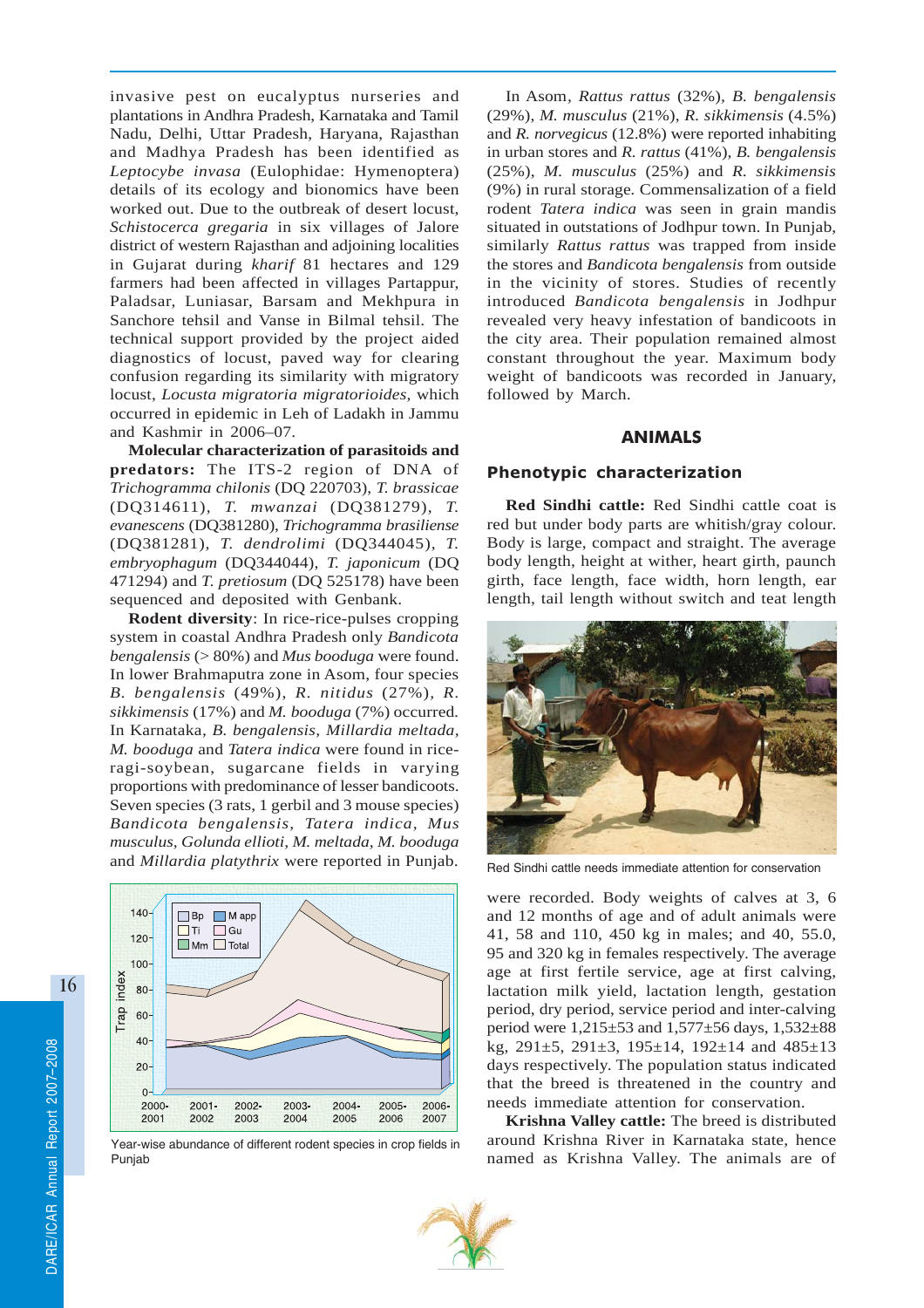medium size. The coat colour varies from grey to white with darker shades. The average measurements of body length, height at wither, chest girth, paunch girth, face length, ear length, horn length, horn circumference, tail length are 129, 119, 157.62, 153.12, 46.87, 19.75, 21.87, 20.87, 73.25 cm, respectively, in bulls and 106.25, 110.5, 155.5, 163.25, 41.25, 22, 36, 18, 67.25 cm in females. The breed is utilized for draught purpose. The average daily milk yield ranges from 3 to 5 kg. Age at first calving is 3–4 years and inter-calving period varied from 1.5 to 2 years.

**Madras Red sheep:** Madras Red sheep is distributed in Chennai, Kancheepuram, Tiruvellore, Villupuram, Vellore, Cuddalore and Thiruvannamalai districts of Tamil Nadu. They are of medium size, well built with a broad and deep chest and straight top line. Average adult body weight is  $31.8 \pm 1.05$  kg in rams and  $24.5 \pm 0.35$ kg in ewes. The skin is fine and soft with short hair. The coat colour is light to dark red/brown/ tan. Age at first breeding is about 12 months in rams with an average breeding life of about 4 years. Lambing season is October-January. Age at first lambing ranges between 18 and 24 months. An ewe produces about 5–7 lambs in its lifetime.



Tiruchy Black sheep—average body weight in rams 35–37 kg and in ewes 29–30 kg

**Magra sheep:** Magra sheep prevails in Bikaner district of Rajasthan. The animals are medium to large in size. Face is white with brown circular patches around the eyes, which is a characteristic of this breed and hence also named as *Rata Chakria/chakria.* Age at first breeding in males is 18–24 months. In ewes, age at first lambing is 18–24 months. The average body weight at birth, 3, 6, and 12 months of age are 2.2, 15.9, 21.5 and 29.1 kg in males, and 2.4, 14.7, 19.4 and



Madras Red sheep—age at first lambing is between 18 and 24 months; ewe produces 5–7 lambs in its lifetime

**Tiruchy Black sheep:** Tiruchy Black sheep are found in the native habitat in Pannagaram, Nallampalli, Dharmapuri, Palakodu, Kairimangalam, Krishnagiri of Dharmapuri district of Tamil Nadu. The animals are medium to small in size. Average body weight is 35.5±0.9 kg in rams and 29.6±0.3 kg in ewes. Body is completely black. Fleece is extremely coarse, hairy and open. Age at first breeding is 12–18 months in rams with a breeding life of 4–5 years. In ewes age at first lambing is 12–18 months. Lambing per cent is 70–80 with a lambing interval of about 10–12 months. An ewe produces 5 to 6 lambs in its lifetime.



Magra sheep—known for lustsrous, carpet quality wool; average greasy wool production is 1.5 – 2.0 kg/annum

25.6 kg in females respectively. The breed is known for lustrous and carpet quality wool production. Animals are shorn thrice a year in March, July and November. Average greasy wool production is 1.5 to 2.5 kg/annum in three clips.

**Gohilwadi goat:** Gohilwadi breed of goat has derived its name from Gohilwad, which was a part of the Kathiawar region. The animals are spread mainly in Junagadh, Amreli and Bhavnagar districts. The Gohilwadi goats are of medium to large size having the average measurements of 81.04, 79.78, 79.23 and 82.70 cm for height at withers, body length, heart girth and paunch girth respectively. The coat colour is uniformly black



17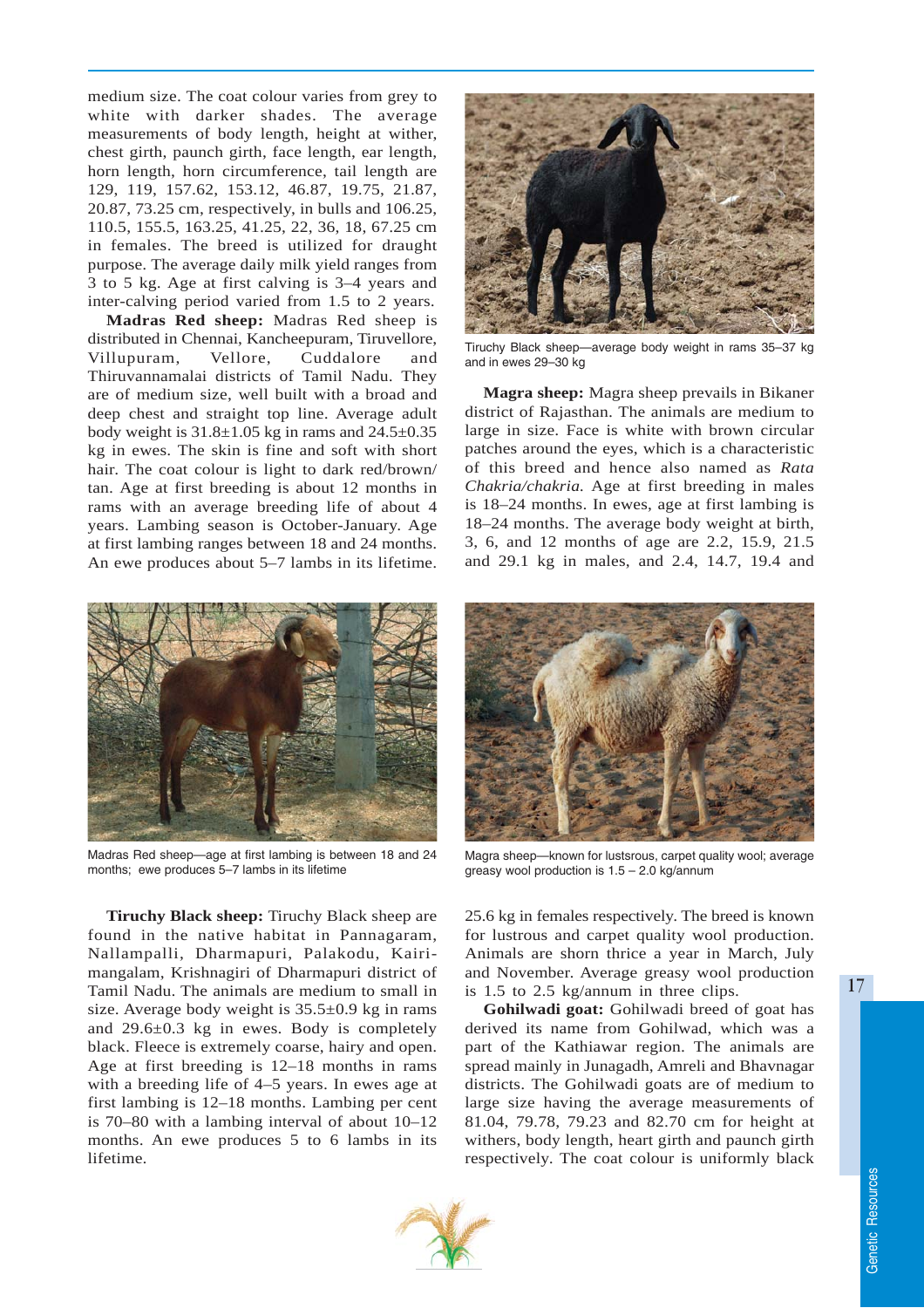

Gohilwadi goat—milk yield of 3 litres/day was recorded in some elite goats

covered with long coarse hair. Face is proportionate to the body measuring 20.93 cm. Both sexes have wattles. Some of the elite milch goats yield about 3.0 litres milk per day.

**Daothigir chicken:** The Daothigir chicken is found in districts of Kokrajhar, Chirang, Udalguri and Baska of Assam. Plumage color is mostly black interspersed with white feathers. Comb is red, single, erect and large in size. Average weight of cock is  $1.79\pm0.13$  kg and that of hen  $1.63\pm0.13$ kg. The annual egg production ranges from 60 to 70. Average egg weight is  $44.42 \pm 1.35$  g.

**Tellichery chicken:** Tellichery birds are found mainly in Calicut district but are also available in surrounding areas in Kannur and Malappuram districts of Kerala, and adjoining Mahe of Pondicherry. Plumage color is black with shining bluish tinge on hackle, back and tail feathers. Comb is red, single and large in size. Average weight of cock is 1.62±0.16 kg and of hen 1.24±0.10 kg. Eggs are tinted and their annual production ranges from 60 to 80; and average egg weight is  $40.02 \pm 0.94$  g.

#### Genetic characterization

**Cattle:** Within breed diversity was estimated for Dangi cattle of Maharashtra. The comparison of allelic diversity and heterozygosity values of Dangi cattle with Tharparkar, Rathi, Gir, Kankrej, Mewati, Nagori, Rathi, Khillar provided the relative genetic variability that existed in these Indian cattle breeds. The average inbreeding coefficient  $(F_{IS})$ in Dangi cattle was 0.102 while this was lowest in Kankrej cattle which did not show any heterozygote deficiency. The interbreed differentiation  $-F_{ST}$  — between Dangi and other cattle populations reflected moderate level of genetic divergence between different pairs of cattle breeds; maximum divergence of Dangi cattle is with Tharparkar and minimum with Kankrej cattle. The mean differentiation value indicated that majority of the breed differences corresponded to differentiation among individuals.

The comparative microsatellite analysis of cattle breeds Ponwar, Gangatiri, Kherigarh and Kenkatha, and Siri cattle were completed. The genetic relationship tree based on genetic distances showed that 4 breeds of Uttar Pradesh are divided into 2 branches where Ponwar and Kherigarh clustered together and were clearly differentiated from Gangatiri and Kenkatha that formed the second branch. The pattern of population differentiation revealed the comparative close relationship of Ponwar and Kherigarh breeds and of Gangatiri and Kenkatha breeds. The breeding tract of Ponwar and Kherigarh are adjacent to each other, whereas that of Gangatiri and Kenkatha are distant from these two and also from each other.

**Buffalo:** *Karyotypic feature of Chilika buffalo.* Distinctive karyotypic features of swamp and river buffaloes were exploited to explicitly ascertain whether Chilika buffaloes belong to the riverine or swamp category. The chromosomal constitution and karyotypic characteristics of Chilika buffaloes investigated were identical to those of typical riverine type buffaloes standardized internationally (CSKBB 1994). Cytogenetic analyses thus confirm the riverine status of Chilika buffaloes of Orissa. This assumes special significance in the light of general belief and swamp type behaviour of Chilika buffaloes and the fact that another type of buffaloes (Paralakhemundi buffaloes) found in the vicinity of breeding tract of Chilika in the same state of Orissa has been cytogenetically authenticated to be swamp type.

*Molecular characterization of buffaloes.* Full length cDNA of serum lysozyme gene of riverine buffalo was cloned and characterized. DRB3 exon 2 was found highly polymorphic in Umblacherry cattle. Based on sequencing results, the *Rsa* I*-v* seems to be a new genotype.Single strand conformation polymorphisms (SSCP) in two different fragments of serum lysozyme gene were identified in Murrah, Surti, Mehsana and Bhadawari buffaloes. cDNA encoding entire coding sequences of Toll-like receptor, MIP1-alpha and TNF-a were cloned and characterized in buffalo. Significant association of ITGB2/*Msp*I genotypes with the per cent neutrophil and lymphocyte was observed in buffalo. cDNA of uterine milk protein (UTMP) and genomic sequence (>4 kb) of ghrelin gene of buffalo was cloned and characterized.

*Buffalo phenotype and milk yield correlationship.* Specific breed characters of Murrah, viz. coat colour, type of head and face, tail and tail switch, etc. showed significant relationship with milk production. Buffaloes of docile temperament, having fine skin, more capacious udder and cylindrical teats produced more milk. However, type of horns was not associated with milk production.

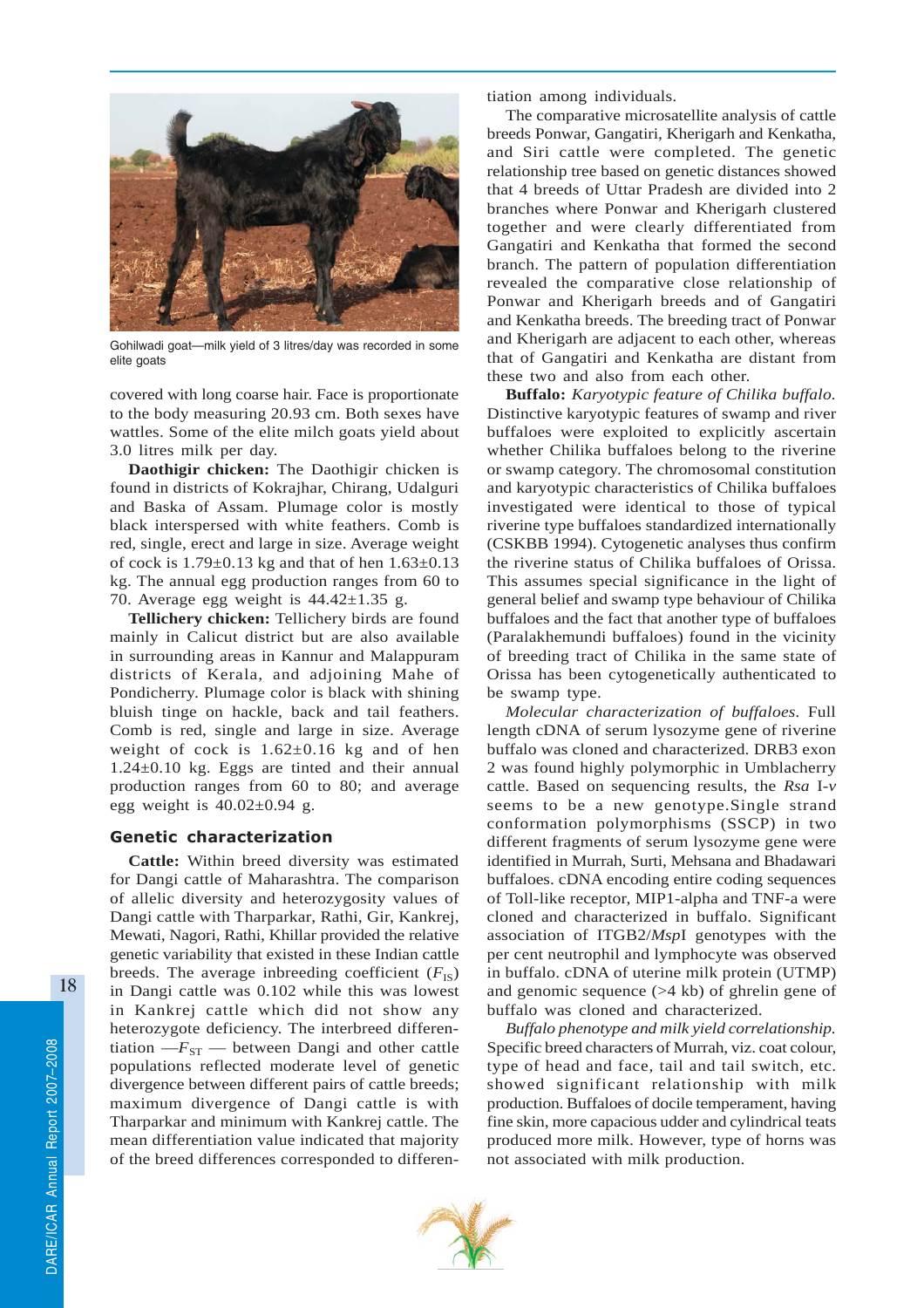*Identification of molecular markers associated with production and reproduction performance for early germplasm selection.* For characterization of buffalo growth hormone (GH) gene, DNA prepared from low and high producing buffalo subgroups and progeny tested sires, revealed a >760 bp size amplicon, whose Msp restriction patterns showed more number of restriction sites than cattle GH gene.

**Goats:***Changthangi goat.* The estimates of effective number of alleles and gene diversity revealed substantial genetic variation at 25 loci. The average observed and expected heterozygosity values were 0.599 and 0.740 respectively. The mean polymorphic information content (PIC) value further reflected high level of polymorphism across the loci. The analysis of data showed a normal L-shaped distribution representing likelihood that Changthangi population has not experienced a recent reduction of their effective population size.

**Sheep:** *Jalauni sheep.* The genetic variability was examined at 25 microsatellite loci covering 19 chromosomes. Allele frequencies loci ranged from 0.022 to 0.863. A total of 148 alleles were identified with an allele diversity of 5.92. The effective allele number (3.71) was lower than the allele diversity. The mean observed heterozygosity (0.589) and gene diversity (0.681) estimates elucidated substantial genetic diversity within Jalauni breed. The breed exhibited high genetic polymorphism.The typical L-like distribution implied the absence a recent genetic bottleneck in this indigenous breed of sheep.

*Chhotanagpuri sheep.* Genetic diversity in Chhotanagpuri sheep was estimated in terms of allele frequency, observed number of alleles, effective number of alleles, observed heterozygosity, expected heterozygosity and within breed heterozygosity deficit. Distinct alleles (141) were detected across the analyzed microsatellite loci. A normal L-shaped curve suggested that the population has not experienced a genetic bottleneck. Within population inbreeding estimate  $(F_{IS})$  ranged from 0.01 (CSSM31) to 0.68 (OaeAE129) with an average positive value of 0.24.

**Mithun:** *Nagami.* The genetic characterization was carried out using 28 cattle primers. The number of alleles observed varied from 3 to 9 with a mean of  $5.11 \pm 1.57$ , whereas average effective number ranged from 1.317 to 4.842. The overall mean of Shannon index and PIC values were 1.020  $\pm$  0.407 and 0.482  $\pm$  0.186 respectively. Nagami mithun population showed heterozygotic deficiency at 12 of the 25 loci but has not suffered with the population bottleneck in the recent past. Decreasing heterozygosity suggests that immediate attention is required to increase the outbred population.

**Yak:** *Paternally inherited species specific ssp1-*

*PCR-RFLP assay for hybridization analysis in yak-cattle hybrid populations.* Species hybridization between yak and cattle is commonly practised in yak tracts in India to utilize hybrid vigour. Hybrid females are sterile while males including backcross males are sterile.  $F_1$  hybrid females (Dzomo) are backcrossed to bulls from either of the parental species. Using backcrossing, a number of generations (up to  $F_5/F_6$ ) of hybrids is produced. It is difficult to identify the sire in  $F<sub>2</sub>$  and a further generation as mating generally takes place while they are in herds in vast grazing land. SRY gene is the only single copy Y-chromosomal gene without a X-chromosomal homologue. A simple reliable Ssp1*-*PCR-RFLP assay to identify male mediated introgression based on mutation in SRY gene was developed for identification of paternal origin of hybrids between yak and cattle. This assay could be used to identify the paternal species in yak and cattle hybrids of different filial generations.

*Association of polymorphism of defensin genes with milk somatic cell count in yaks and zebu cattle.* Defensins have antimicrobial role in various tissues including mammary gland. Defensin/*Taq1* PCR-RFLP studies showed polymorphic patterns in yaks, and their hybrids, cattle, mithun. The defensin genotypes have significant effect on somatic cell count (SCC) in hill cattle and yaks.  $B<sub>2</sub>$  type individuals either in homozygous or in heterozygous conditions had lower somatic cell count. Defensin genotypes showed an effect on SCC in milk of yak and cattle.

**Poultry:** *Molecular characterization of layer and broiler germplasm.* Six different genetic groups of a diallel cross of chicken were analyzed with five microsatellite markers, viz. MCW007, ADL020, ADL023, ADL102 and ADL176. ADL176 was the highest polymorphic marker, depicting the availability of six alleles in the crossbred populations. Genotypic proportion was found distributed from low to moderate and the allelic frequency of all microsatellites, except ADL176, varied. In ADL176, some alleles were rare with the existence of only 3 to 4% in the population. These alleles may be in the path of extinction from the population and are mostly present in heterozygotic condition.

The genotypes of MCW007, ADL 176, and ADL020 microsatellite were found associated with body weight. The ADL023 microsatellite was associated with egg production. Microsatellites MCW007, ADL020, ADL023 and ADL176 were found associated with age at sexual maturity.

*Identification of genetic polymorphism in genes regulating appetite in chicken.* Genes — ghrelin and melanocortin-4 receptor — controlling appetite and energy balance in poultry were studied to



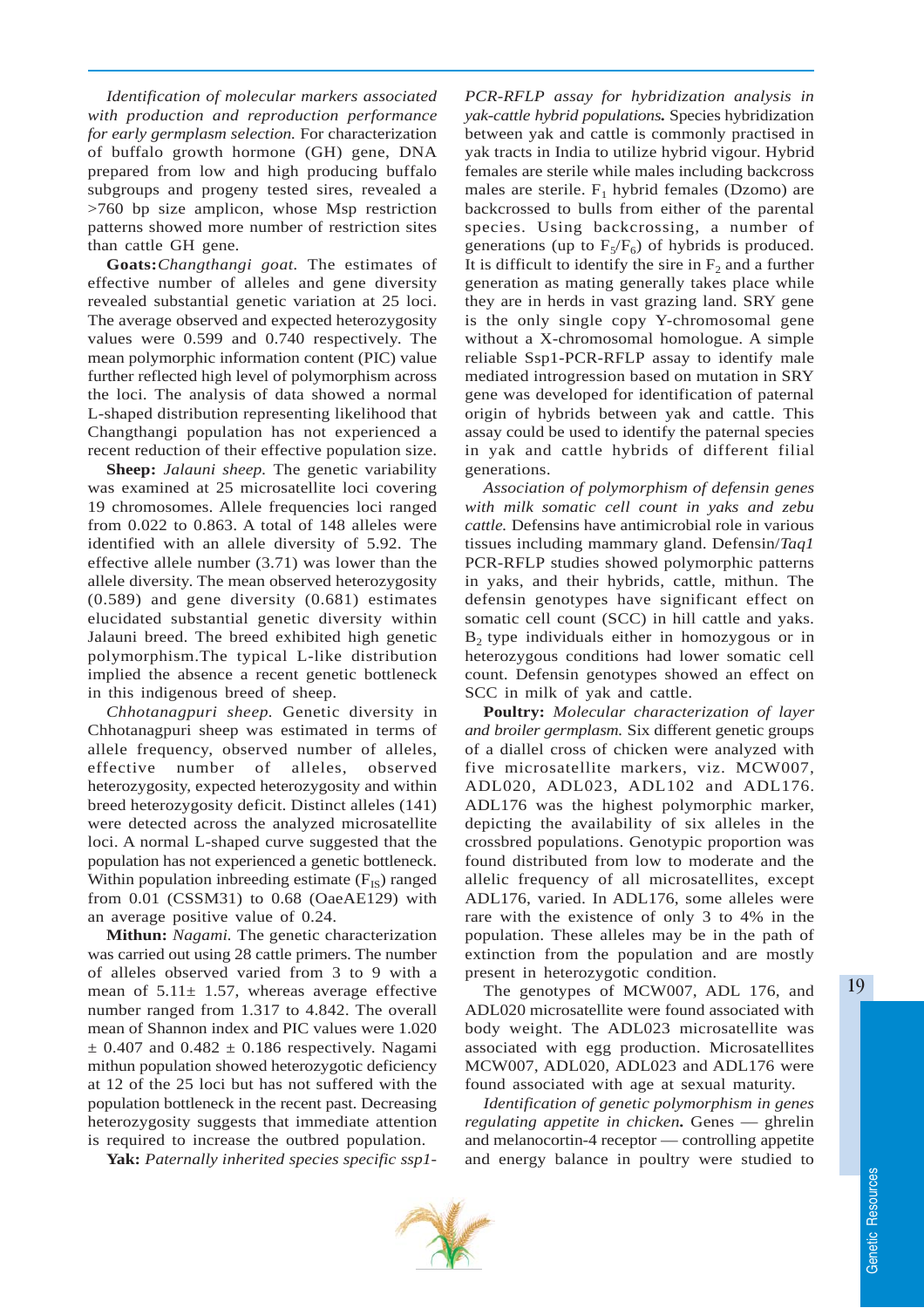identify the single nucleotide polymorphism (SNP). Dahlem Red birds and control broilers (CB) populations were screened for polymorphism. Different alleles A, B and C were identified in CB line and alleles A and B were seen in NB lines with varying allele frequencies. The 336 bp fragment in MC4R gene was amplified in chicken, duck, emu, ostrich, quail and turkey, sequenced, and compared. The sequences have been submitted to the NCBI gene bank. In the coding region, there were 2–5 substitutions across the species.

*Genetic characterization of native ducks.* Indian Runner Native duck was characterized using RAPD-PCR technique and also 14 microsatellite loci. The RAPD-PCR analysis resolved 66.67% polymorphic bands.

**Conservation:** During the period, *in-situ* conservation units for Beetal goat; Surti goat; and Kilakarsel sheep, and *ex-situ* conservation units for Krishna Valley cattle and Jaffarabadi buffalo; Kherigarh and Ponwar cattle were continued.

DNA repository of Ganjam, Kendrapara, Deccani, Nellore, Nali, Magra, Chokla, Garole, Patanwari, Marwari, Kheri, Malpura, Muzaffarnagri, Jaisalmeri and Sonadi has been created*. FecB* gene in Garole, Garole × Malpura, and backcross progeny, Ganjam, Kendrapara and Deccani sheep has been identified. In genetic improvement for resistance to *Haemonchus contortus* in sheep, preliminary study revealed that mortality rate was 6.06 in R-line while in Sline it was 12.90%.

*Genetic diversity and population structure of Jamunapari goats.* Allelic richness, gene diversity, linkage disequilibrium, effective population size were analysed, and bottleneck analysis was carried out. Despite the smallest population size, the amount of variability both in terms of allelic richness and gene diversity observed in Jamunapari goats is higher. No recent bottleneck was observed in the population. There was no sign of recent reductions in  $N_e$  in Jamunapari population. The base line information on genetic diversity, bottleneck analysis and mismatch analysis was obtained to assist the conservation decision management of the breed.

*Marwari breed conservation at farmer's door.* The Marwari breed of equines is threatened due to non-availability of true-to-breed stallions and indiscriminate breeding practices. To conserve the true-to-breed Marwari germplasm, the population in the field was characterized phenotypically and genotypically. The semen was collected and cryopreserved from selected stallions at farmers' door using mobile semen laboratory, first ever thought activity in the country and probably globally in any other domestic livestock. This semen was used for artificial insemination (AI)



Marwari—artificial insemination was carried out in Marwari mares to produce superior offsprings

of 10 Marwari mares at the centre to produce superior offspring.

## FISH

**Development of a resource mapping population and a new set of microsatellite markers in rohu:** A backcross family with about 50 individuals was generated by crossing *Labeo rohita* female with *L. calbasu* male. Microsatellites (40) were charaterized from rohu genome, and PCR amplification of these microsatellite loci in kalbasu showed more than 15 loci to be cross amplifying. This indicated that about 80% of the rohu markers can be mapped using the current inter-species mapping panel.

**Molecular characterization of backcross population of Indian major carps (***Labeo rohita* **and** *Catla catla***):** Random RAPD primers (10 mer oligonucleotides) from 3 complete sets, viz. OPA, OPG and OPQ series, and some other arbitrary primers tested already like OPC-13, OPE-7, OPF-14, OPK-02, OPK-12, OPK-17, OPY-20 were used, mounting to a total of 19 primers. Out of them, 11 primers (OPA-02, OPA-04. OPA-05, OPA-07, OPC-13, OPG-02, OPG-03, OPG-18, OPK-12, OPK-17 and OPY-20) were found satisfactory with respect to amplification and band clarity. Analysis of 314 bands from four combinations of template DNA samples having catla, rohu,  $F_1$  hybrids,  $B_1$  backcross,  $B_1R$  backcross and  $BC_1F_2$  backcross in a formatted loading of progeny's DNA along with parental DNA side by side showed quite a good number of catla type bands, rohu type bands as well as few typical bands. Parentage catla bands showed the sharing of 20–100% in various progenies, whereas rohu bands showed 40–100% in various progenies.